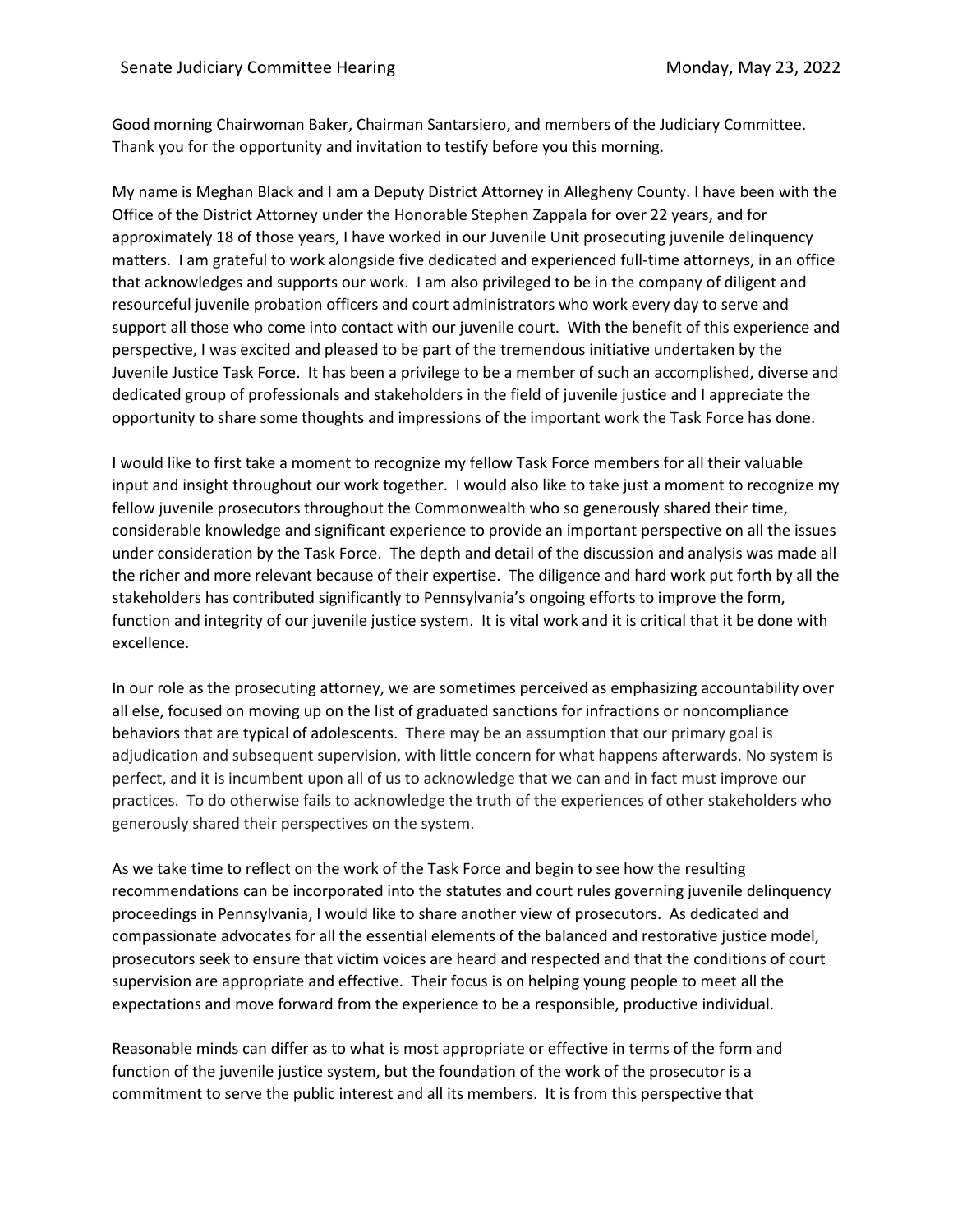prosecutors lend their support to many of the recommendations put forth by the Task Force and reflected in the various legislation under consideration. Even in those instances where prosecutors have expressed some measure of reservation, the concerns are focused and specific, and overall, there is support for the goals of the various recommendations. For example, with respect to the expungement of juvenile records, prosecutors recognized the collateral consequences of a juvenile record and expressed support for developing and implementing procedures to simplify the process of petitioning for an expungement and for consideration of earlier eligibility. The concern raised relates primarily to including misdemeanor sexual offenses in the list of enumerated offenses being considered for the criteria.

Above all else, prosecutors are deeply invested in upholding the principles of balanced and restorative justice. We seek opportunities to equip ourselves with the knowledge to do this specialized work and look forward to developing the expertise that will enable us to function most effectively in all aspects of the juvenile court process. Whether as an early assignment for new prosecutors or as a long-term career focus and area of special interest for more experienced attorneys, prosecutors want to have the tools, training and resources to excel in their work representing the interests of the Commonwealth. We welcome standards for prosecutors handling juvenile delinquency proceedings and seek out opportunities for specialized training regarding the latest in best practices, adolescent development, and case processing data. We appreciate the availability of resources for juvenile prosecutors provided by the Pennsylvania District Attorney's Association, such as the Juvenile Prosecutors Network (JPN) and the annual Juvenile Prosecutors Conference.

Prosecutors support and encourage efforts by other stakeholders to prevent system involvement when possible and limit system involvement when appropriate and in the interest of public or community safety. There is support for the development and expansion of services aimed at providing prosocial activities for youth in their communities in order to prevent contact with the system. Prosecutors are in favor of identifying and closing gaps in availability of early-intervention, community-based resources and services that may result in youth receiving disparate treatment by the juvenile justice system due to lack of appropriate alternatives to formal court involvement. Prosecutors expressed concern that appropriate diversion or informal adjustment programming was unavailable within a reasonable distance for youth and their families. Overall, there was support for efforts to divert cases from court/system involvement when appropriate and in the interest of public or community safety.

High-risk, high-need youth may require residential placement in order to address their criminogenic needs and to ensure community safety as they complete important treatment and rehabilitative services. At all times, those youth must be safe and supported so that they can fully invest in treatment. As such, prosecutors support and encourage efforts to address concerns about the health, safety, welfare and success of youth committed to residential placements, including but not limited to: developing and expanding the availability of evidenced-based, developmentally appropriate and BARJ based programming in residential placements; accountability and oversight of service providers to ensure that youth under court supervision are receiving the services and support that they need to be accountable for their behavior and to make the changes that will allow them to grow into responsible, productive adults; ensuring that youth in care and their families are aware of how to raise concerns about program conditions without fear of adverse consequences; and, in recognition that an essential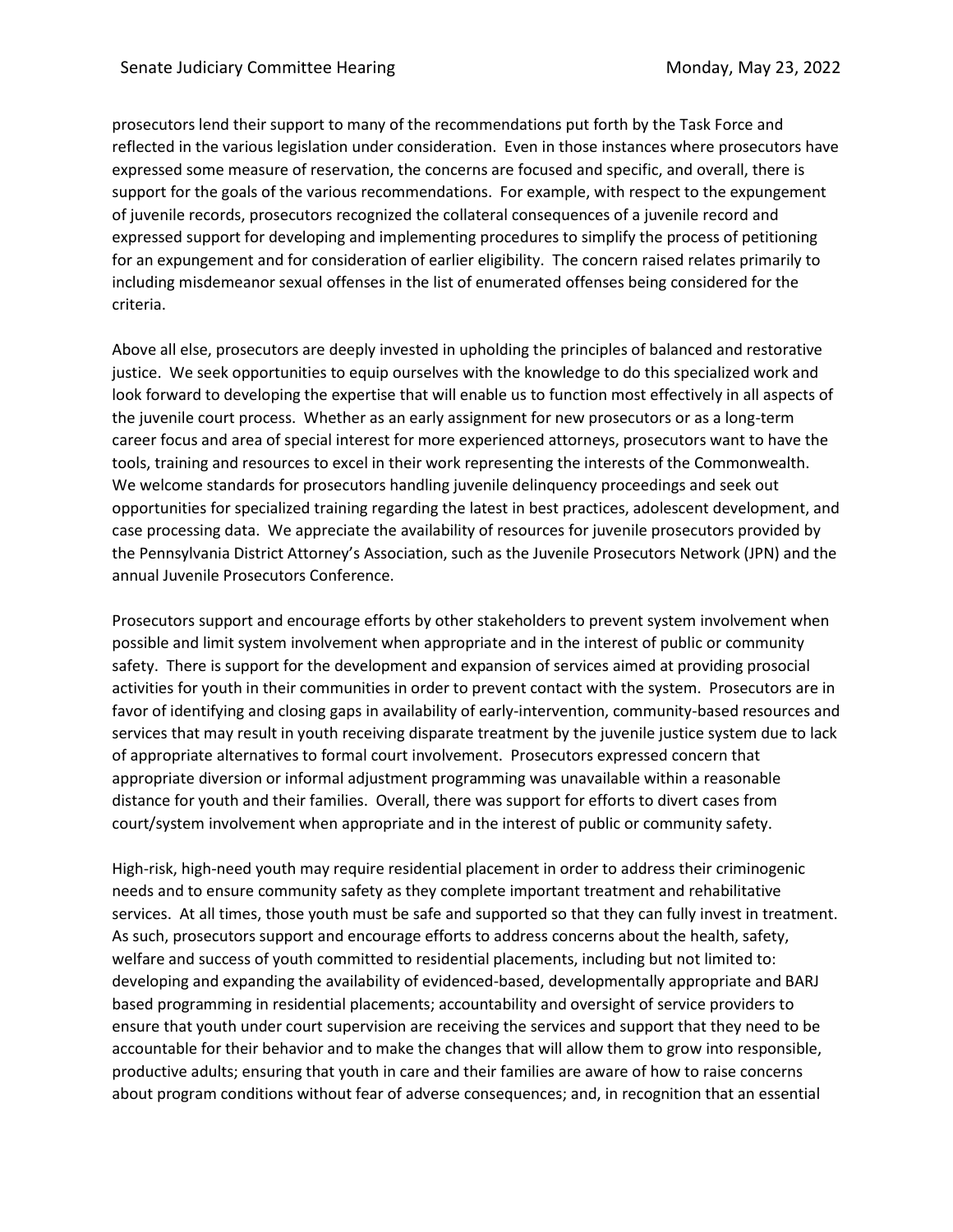element of every commitment to a residential placement is an appropriate and timely discharge plan, supporting efforts to ensure early and comprehensive discharge planning is reviewed at each dispositional hearing.

Prosecutors recognize the impact that a juvenile adjudication of delinquency can have on subsequent efforts to be a responsible and productive member of society and support efforts to streamline the process for requesting or petitioning the courts for an expungement of juvenile records. As noted previously, one area of concern is the misdemeanor sexual offenses of Indecent Assault, 18 Pa.C.S.A. § 3126(a). Juvenile prosecutors are in court with victims, with police officers, with judges and probation officers. As a result, prosecutors have an in-depth understanding of the case and how it impacted the victim. This valuable insight informs subsequent evaluations of expungement petitions. Looking at the basis for the Indecent Assault charge in each of the subsections graded as M-1, the allegations involve manipulative, deceptive and/or exploitive behavior by the actor that demonstrates intentional effort and planning by the actor to make the victim vulnerable to conduct that the actor knows is not consented to by victim. In the case of a victim under the age of 13 (which is either an M-1 or can receive an enhanced grading of F-3 based on the specific nature of the sexual contact), the actor is taking advantage of differences in levels of social, emotional and intellectual development.

## § 3126. Indecent assault.

(a) Offense defined.--A person is guilty of indecent assault if the person has indecent contact with the complainant, causes the complainant to have indecent contact with the person or intentionally causes the complainant to come into contact with seminal fluid, urine or feces for the purpose of arousing sexual desire in the person or the complainant and:

- (1) the person does so without the complainant's consent;
- (2) the person does so by forcible compulsion;
- (3) the person does so by threat of forcible compulsion that would prevent resistance by a person of reasonable resolution;
- (4) the complainant is unconscious or the person knows that the complainant is unaware that the indecent contact is occurring;
- (5) the person has substantially impaired the complainant's power to appraise or control his or her conduct by administering or employing, without the knowledge of the complainant, drugs, intoxicants or other means for the purpose of preventing resistance;
- (6) the complainant suffers from a mental disability which renders the complainant incapable of consent;
- (7) the complainant is less than 13 years of age; or
- (8) the complainant is less than 16 years of age and the person is four or more years older than the complainant and the complainant and the person are not married to each other.
- (b) Grading.--Indecent assault shall be graded as follows:
	- (1) An offense under subsection (a)(1) or (8) is a misdemeanor of the second degree.
	- (2) An offense under subsection (a)(2), (3), (4), (5) or (6) is a misdemeanor of the first degree.
	- (3) An offense under subsection (a)(7) is a misdemeanor of the first degree unless any of the following apply, in which case it is a felony of the third degree:
		- (i) It is a second or subsequent offense.
		- (ii) There has been a course of conduct of indecent assault by the person.